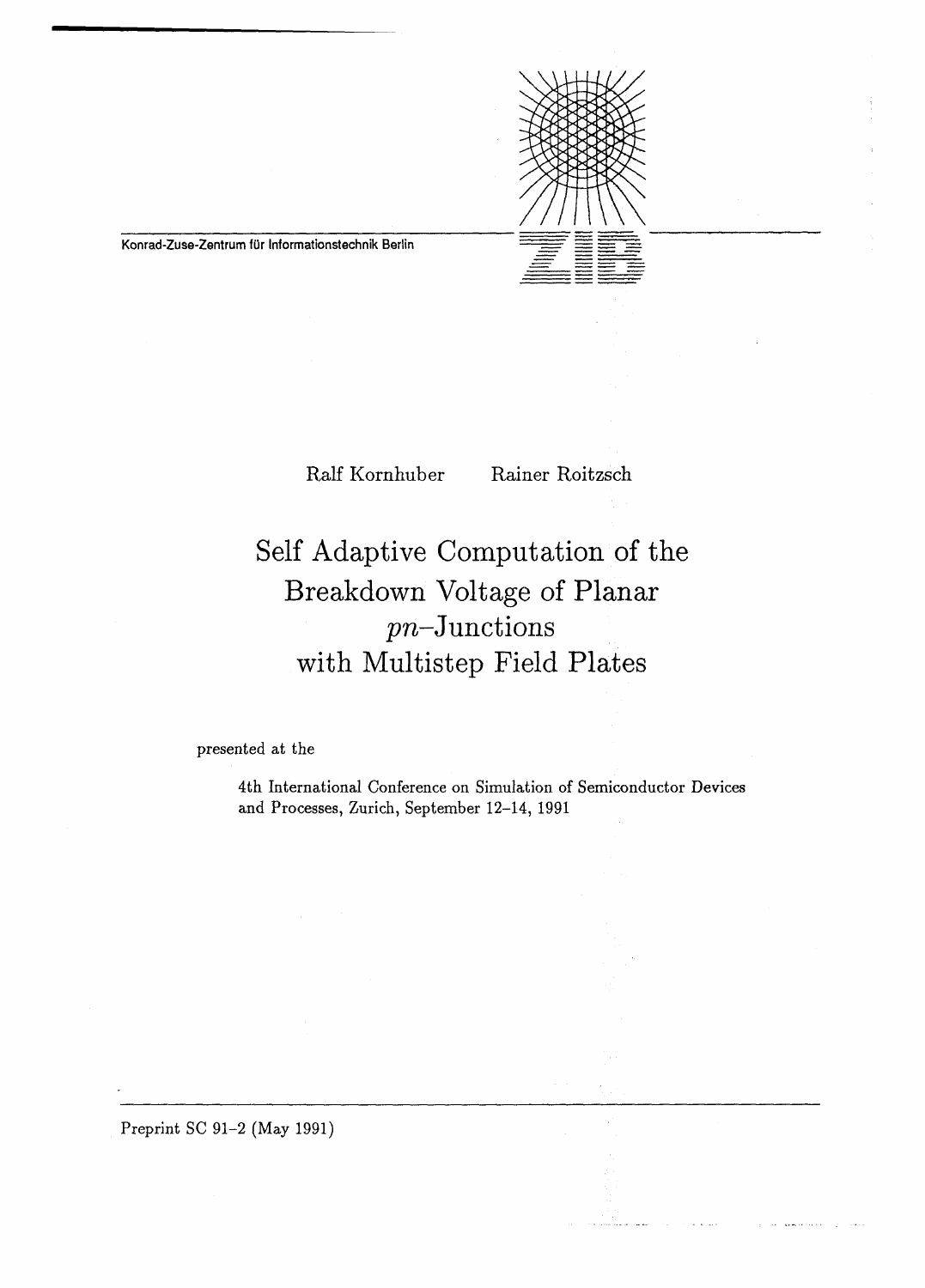# Self Adaptive Computation of the Breakdown Voltage of Planar pn-Junctions with Multistep Field Plates

Ralf Kornhuber and Rainer Roitzsch *Konrad-Zuse-Zentrum (ZIB), W-1000 Berlin 31, Fed. Rep. Germany* 

#### Abstract

The breakdown voltage highly depends on the electric field in the depletion area whose computation is the most time consuming part of the simulation. We present a self adaptive Finite Element Method which reduces dramatically the required computation time compared to usual Finite Difference Methods. A numerical example illustrates the efficiency and reliability of the algorithm.

It is a well accepted criterion for the breakdown of  $pn$ -junctions that the ionization integrals

$$
I_n = \int_0^w \alpha_n \exp\left(-\int_{\xi}^w (\alpha_n - \alpha_p) d\eta\right) d\xi
$$
  
\n
$$
I_p = \int_0^w \alpha_p \exp\left(-\int_0^{\xi} (\alpha_p - \alpha_n) d\eta\right) d\xi
$$
 (1)

for electrons and holes reach the value one

$$
I_n = 1 \ , \ I_p = 1 \ . \tag{2}
$$

As impact ionization is likely to happen in regions of large field strength, the condition (2) is tested only for field lines crossing the relative maxima of  $|E|$  (see [1] for details).

As the ionization rates  $\alpha_n$ ,  $\alpha_p$  depend on *E* according to the law of Chynoweth [2]

$$
\alpha_i = \alpha_i \exp(-(b_i/|E|)^{m_i}), \quad i = n, p \tag{3}
$$

with parameters  $\alpha_i$ ,  $b_i$ ,  $m_i$ ,  $i = n, p$ , given in [3], the crucial part of the evaluation of  $I_n$ ,  $I_p$  is the computation of the electric field. In the case of strongly reverse biased  $pn$ -junctions which are considered here the full depletion assumption

$$
n = q D \delta_{\psi,0} , p = -q D \delta_{\psi,-\psi_0}
$$
 (4)

is justified. Here  $\delta_{x,y}$  is defined by  $\delta_{x,y} = 1$  if  $x = y$  and  $\delta_{x,y} = 0$  if  $x \neq y$  (Kronecker symbol),  $\psi$  denotes the potential distribution, *D* the doping concentration and  $-\psi_0$ , 0 are the voltages applied to the anode and cathode respectively. Substituting (4) in the well-known drift-diffusion equations [4] we are left with the single nonlinear equation [5]

$$
- \operatorname{div}(\varepsilon \nabla \psi) = qD(1 - \delta_{\psi,0} - \delta_{\psi,-\psi_0})
$$
\n(5)

on the computational domain  $\Omega$  together with transition and boundary conditions. It is wellknown (see Hunt/Nassif [6]) that a weak solution of (5) is obtained as the minimum of the energy functional

$$
F(\varphi) = \frac{1}{2}a(\varphi, \varphi) - l(\varphi) \tag{6}
$$

الحيا الموضوع الإدار المتحدد المؤدي في المرات المواطن المستخدم الذي المستكفر والتواريخ الم<del>وادي والمستخدمات المستخدما</del>ت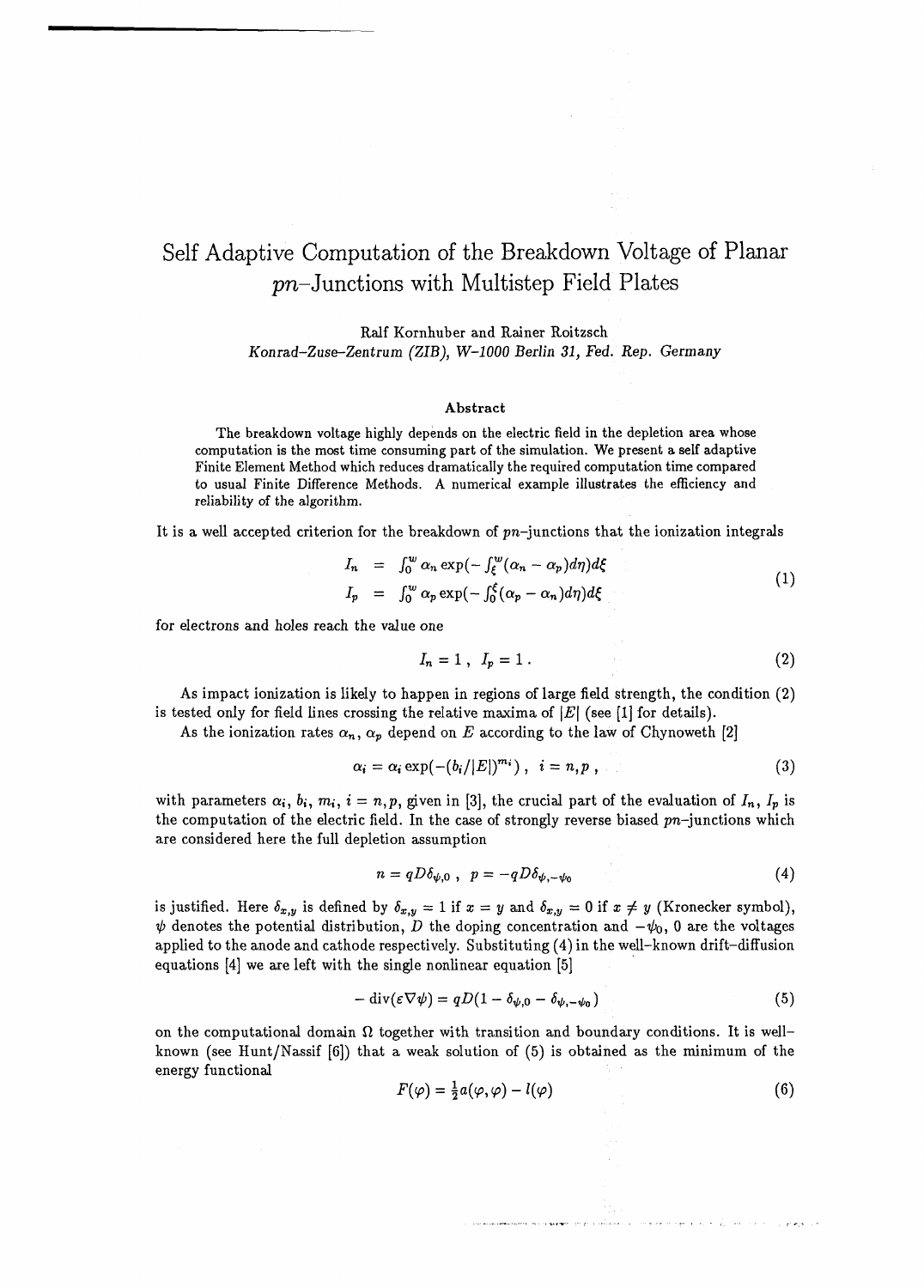with  $a(\cdot, \cdot)$  and  $l(\cdot)$  given by

$$
a(\varphi_1, \varphi_2) = \int_{\Omega} \varepsilon \nabla \varphi_1 \cdot \nabla \varphi_2 d(x, y),
$$
  
\n
$$
l(\varphi) = q \int_{\Omega} D\varphi d(x, y),
$$
\n(7)

on the convex set *K,* 

$$
K = \{ \varphi \in H | -\psi_0 \le \varphi \le 0 \text{ almost everywhere on } \Omega \}
$$
 (8)

where  $H$  consists of all functions  $\varphi$  with finite energy

$$
\|\varphi\| := a(\varphi, \varphi)^{\frac{1}{2}} < \infty , \qquad (9)
$$

satisfying the Dirichlet boundary conditions. Hence we mainly concentrate on the self adaptive Finite Element approximation of the minimization problem:

Find 
$$
\psi \in K
$$
 such that  $F(\psi) \leq F(\varphi)$ ,  $\varphi \in K$ . (10)

Once an approximate solution  $\Psi$  is computed the ionization integrals  $I_n$ ,  $I_p$  are evaluated as described in Section 5.

#### 1 Self Adaptive Finite Element Discretization

Let T denote a triangulation of  $\Omega \subset \mathbb{R}^2$  with vertices P and edges  $\mathcal E$  respectively. Using the standard basis functions  $\lambda_p$ ,  $p \in \mathcal{P}$  with the property  $\lambda_p(q) = \delta_{p,q}$  the desired Finite Element approximation  $\Psi$  is written as

$$
\Psi = \Psi^C + \sum_{p \in \mathcal{P}^0} \Psi_p \lambda_p \tag{11}
$$

with  $\Psi^C$  representing the Dirichlet boundary conditions and  $\mathcal{P}^0 \subset \mathcal{P}$  denoting the remaining vertices on which the value  $\Psi_p$  of  $\Psi$  is unknown. Substituting (11) in (10) we obtain the Finite Element discretization

Find the vector 
$$
\underline{\Psi} = (\Psi_p)_{p \in \mathcal{P}^0} \in K^L
$$
 with  $K^L = \{ \underline{\varphi} = (\varphi_p)_{p \in \mathcal{P}^0} | - \psi_0 \le \varphi_p \le 0 \}$  such that  $\underline{\Psi}^T (A \underline{\Psi} - b) = \min_{\varphi \in K^L}$ .  $(12)$ 

The stiffness matrix *A* and the right-hand side 6 have the entries

$$
a_{pq} = \frac{1}{2}a(\lambda_q, \lambda_p), \ b_p = l(\lambda_p) - a(\Psi^C, \lambda_p), \ p, q \in \mathcal{P}^0. \tag{13}
$$

The important question how to chose the triangulation  $T$  is left open in classical Finite Element Methods. We propose a self adaptive method which is roughly described as follows:

#### **Algorithm 1. Self Adaptive Finite Element Algorithm**

Step 0: Start with an intentionally coarse triangulation  $\mathcal{T}_0$  on level 0.

- Step 1: Compute an iterate  $\tilde{\Psi}_k$  sufficiently close to the Finite Element approximation  $\Psi_k$  with respect to the triangulation  $\mathcal{T}_k$  on level  $k \geq 0$ .
- Step 2: Compute a local estimate of the total error  $\|\tilde{\Psi}_k \psi\|$ .
- Step 3: If  $\tilde{\Psi}_k$  is accurate enough, then stop. Else refine all edges on which the local errors are too large resulting in a finer triangulation  $\mathcal{T}_{k+1}$  and go to Step 1.

This approach is widely used in self adaptive methods [7, 8]. For Step 0 we refer to [9]. The remaining steps are described in the subsequent sections.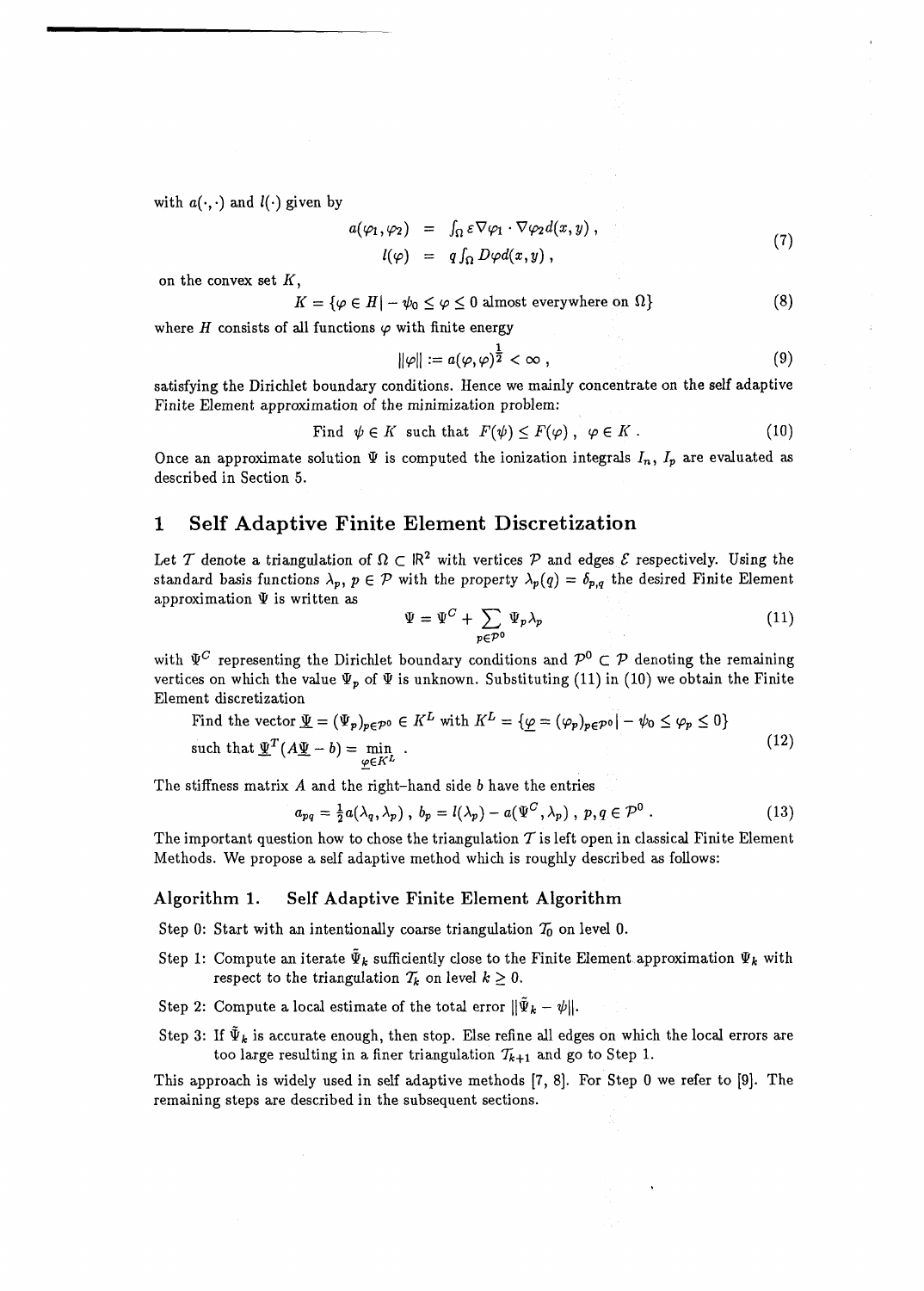## 2 Iterative Solution

A convergent sequence of iterate  $\Psi_k$ ,  $\nu = 0, \ldots$ , can be computed by well-known relaxation methods as described for instance in [10]. See also [1, 11, 12]. Assuming that the discretization error behaves like

$$
\|\Psi_k - \psi\| \le c N_k^{-\frac{1}{2}}, \quad k = 0, 1, \dots \tag{14}
$$

with  $N_k = |\mathcal{P}_k^0|$  denoting the number of unknowns, the iteration should be stopped if

$$
\|\Psi_k^{\nu} - \psi\| \le \tilde{c} N_k^{-\frac{1}{2}}, \quad \tilde{c} \approx c \,. \tag{15}
$$

It can be shown along the lines of [8] that (15) holds with  $\tilde{c} \leq 3c$  provided that

$$
\|\Psi_0^{\nu} - \Psi_0\| \le \frac{1}{2} \|\Psi_0^{\nu} - \psi\| \,, \quad k = 0,\tag{16}
$$

$$
\|\Psi_k^{\nu} - \Psi_k\| \le \frac{1}{2}\varrho_{k-1} \|\tilde{\Psi}_{k-1} - \psi\| \, , \quad k > 0, \tag{17}
$$

with  $\varrho_{k-1} = (N_{k-1}/N_k)^{1/2}$ ,  $k > 0$ . Hence (16) and (17) are used as stopping criterion for the iterative solution. We write  $\tilde{\Psi}_k := \Psi_k^{\nu}$  as soon as (16), (17) are fulfilled. Note that for  $k > 0$  the total error appearing on the right-hand side of (17) is available from Step 2 of Algorithm 1 on level  $k-1$ . To estimate the iteration error  $\delta_k^{\nu} = ||\Psi_k^{\nu} - \Psi_k||$  we use the well-known error estimate for fixed point iterations. Here the contraction number is replaced by the quotient of subsequent iterates. The iterative solution can be accelerated by multi level methods as proposed in [13]. These concepts will enter future revisions of the program.

# 3 Local Error Estimation

To obtain an estimate  $\tilde{\varepsilon}_k$  of the total error  $\varepsilon_k = \|\tilde{\Psi}_k - \psi\|$  we proceed in two main steps.

- Replace the exact solution  $\psi$  by the piecewise quadratic approximation  $\Phi_k$ .
- Localize the computation of  $\Phi_k$  by suitable simplifications.

Along the lines of Section 1 we use the representation

$$
\Phi_k = \Psi_k^C + \Psi_k^L + \Psi_k^Q \tag{18}
$$

with  $\Psi_{k}^{C}$  taken from (11) and

$$
\Psi_k^L = \sum_{p \in \mathcal{P}_k^0} \Psi_p^L \lambda_p \ , \ \Psi_k^Q = \sum_{e \in \mathcal{E}_k^0} \Psi_e^Q \mu_e \tag{19}
$$

where  $\mathcal{E}_{k}^{0} \subset \mathcal{E}_{k}$  contains all edges which are not part of the Dirichlet boundary and  $\mu_{e}$  is piecewise quadratic satisfying  $\mu_e(q) = \delta_{pq}$  for  $p =$  midpoint of e and  $q \in \mathcal{P}_k^0 \cup \{\text{midpoints of edges in } \mathcal{E}_k^0\}.$ Substituting (18) in (10) we obtain the following discretization of higher order.

Find 
$$
\underline{\Psi}^{L} = (\Psi_{p}^{L})_{p \in \mathcal{P}_{k}^{0}}
$$
 and  $\underline{\Psi}^{Q} = (\Psi_{e}^{Q})_{e \in \mathcal{E}_{k}^{0}}$  with  $(\underline{\Psi}^{L}, \underline{\Psi}^{Q}) \in K^{L,Q}$  and  
\n
$$
K^{L,Q} = \{ (\underline{\varphi}^{L}, \underline{\varphi}^{Q}) | - \psi_{0} \leq \varphi_{p}^{L} \leq 0, \quad p \in \mathcal{P}_{k}^{0}, -\psi_{0} \leq \varphi_{e}^{Q} + (\varphi_{p_{1}}^{L} + \varphi_{p_{2}}^{L}) / 2 \leq 0, e = (p_{1}, p_{2}) \in \mathcal{E}_{k}^{0} \}
$$
\n
$$
(20)
$$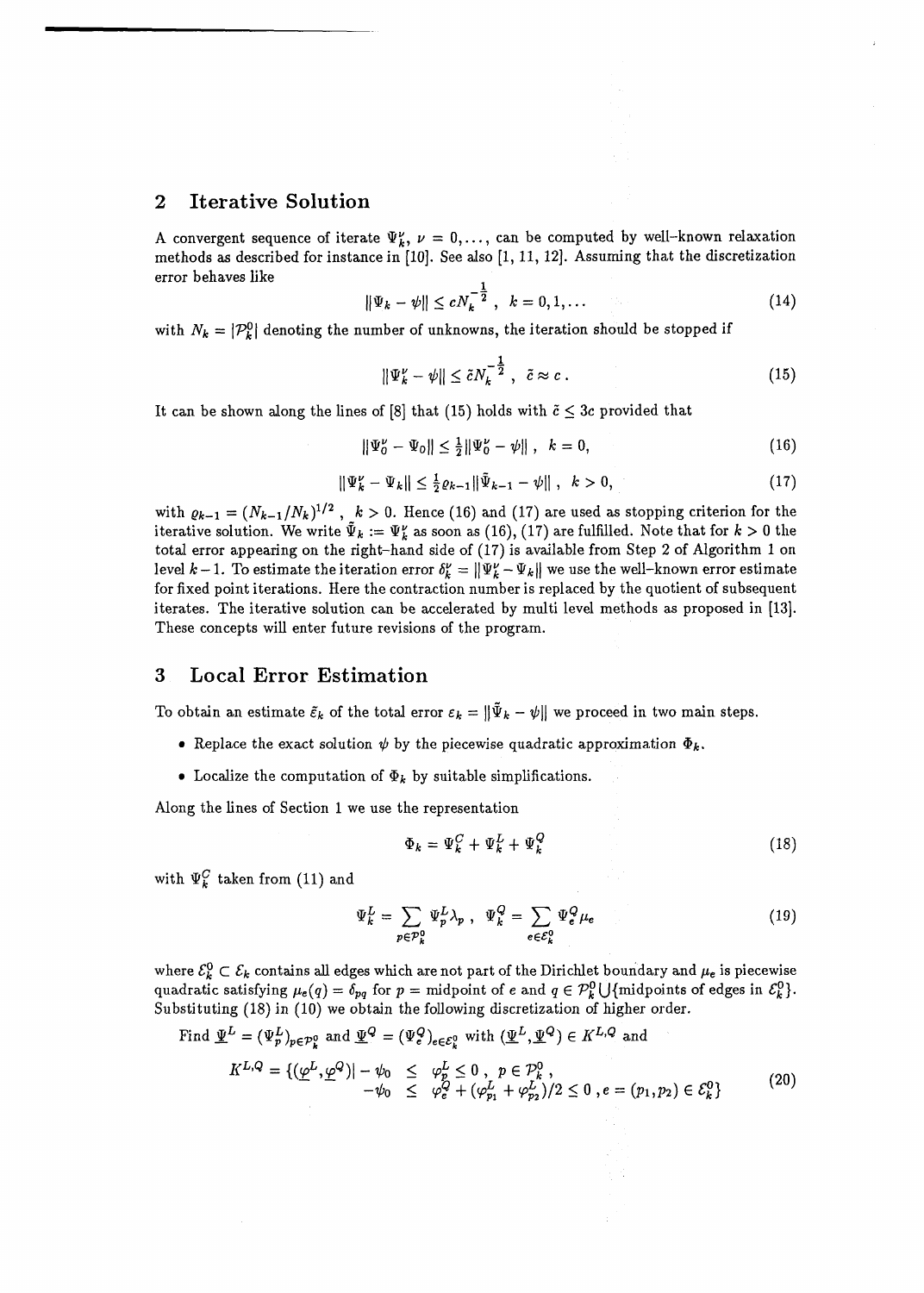such that 
$$
\left(\begin{array}{c} \psi_L^L \\ \psi_R^L \end{array}\right)^T \left[ \left( \begin{array}{cc} A_{LL} & A_{LQ} \\ A_{QL} & A_{QQ} \end{array} \right) \left( \begin{array}{c} \Psi_k^L \\ \Psi_k^Q \end{array} \right) - \left( \begin{array}{c} b^L \\ b^Q \end{array} \right) \right] = \min_{(\underline{\varphi}^L, \underline{\varphi}^Q) \in K^{L,Q}}
$$

Note that the splitting (18) results in a corresponding block structure of the stiffness matrix. Of course (20) has to be simplified for complexity reasons. This is done in two steps.

- Replace the quadratic part  $A_{OO}$  by its diagonal  $D_{OO}$ .
- Apply one step of a Block-Jacobi Method to the start iterate  $(\underline{\tilde{\Psi}}_k,0)$ .

In this way our initial problem (12) is recovered for the approximate linear part  $\tilde{\Psi}_{k}^{L}$ . Note that (12) is already solved up to an approximate iteration error. For the quadratic part we obtain the problem:

Find 
$$
\underline{\tilde{\Psi}}_k^Q = (\tilde{\Psi}_e^Q)_{e \in \mathcal{E}_k^0}
$$
 with  $(\underline{\tilde{\Psi}}_k, \underline{\tilde{\Psi}}_k^Q) \in K^{L,Q}$ 

such that 
$$
(\underline{\tilde{\Psi}}_k^Q)^T \left[ D_{QQ} \underline{\tilde{\Psi}}_k^Q - (b^Q - 2A_{QL} \underline{\tilde{\Psi}}_k) \right] = \min_{(\underline{\tilde{\Psi}}_k, \underline{\omega}^Q) \in K^{L,Q}}.
$$
 (21)

Obviously (21) reduces to a one dimensional obstacle problem for each edge  $e \in \mathcal{E}^0_k$  which is easily solved exactly. Using the energy norm  $|\varphi|_M = (\varphi^T, M\varphi)^{1/2}$  we obtain the total error estimate

$$
(\tilde{\varepsilon}_k) = \left( \left| \tilde{\underline{\Psi}}_k - \tilde{\underline{\Psi}}_k \right|^2_{A_{LL}} + \left| \tilde{\underline{\Psi}}_k^Q \right|^2_{D_{LL}} \right)^{\frac{1}{2}}.
$$
 (22)

#### 4 Refinement Techniques

The refinement is based on the local errors

$$
\eta(e) = a_{ee} (\tilde{\Psi}_e^Q)^2 \ , \ e \in \mathcal{E}_k^0 \ , \tag{23}
$$

নৰ <del>অসম</del>সমযোগ্যখন কৰা হ'ল লগত অসমতাৰ সৈত্যকে নিৰাজন্তু অনুসৰ্বে নৃত্যকৰ্মিক আৰম্ভ কৰি বিভিন্ন পৰিযুক্তি আৰম্ভ কৰি

with  $a_{ee}$  denoting the appropriate diagonal element of  $A_{QQ}$  and  $\tilde{\Psi}_{k}^{Q} = (\tilde{\Psi}_{e}^{Q})_{e \in E_{I}^{0}}$  computed above.

Now the subset  $\mathcal{E}'_k \subset \mathcal{E}_k$  which is marked for refinement consists of all edges e for which  $\eta(e)$ is large, i.e.

$$
\mathcal{E}'_k = \{e \in \mathcal{E}_k^0 | \eta(e) \geq \eta_k \} .
$$

with some suitable threshold value  $\eta_k$ . For  $k > 0$  a guess of the maximal error occurring on the next level in case of uniform refinement is used as threshold value. This guess is made by extrapolation as proposed in [14]. See [10] for details.

Let  $T'_{k} \subset T_{k}$  denote the set of all triangles with at least one edge in  $\mathcal{E}'_{k}$ *.* Then each  $t \in T'_{k}$ is refined using either red or blue refinement as shown in Figures 1 and 2. Note that blue refinement is used to improve the angles of flat triangles which may be used for the efficient resolution of horizontal layer structures typically arising in semiconductor devices. We refer to [10] and [9] for details. After possible refinement of further triangles which may be necessary for structural reasons the process is stopped by green closures as shown in Figure 3.

#### 5 Ionization Integrals

Once an approximation  $\tilde{E}_k = -\nabla \tilde{\Psi}_k$  of the electric field is computed on level k, the evaluation of the ionization integrals  $I_n$ ,  $I_p$  defined in (1) is performed as follows: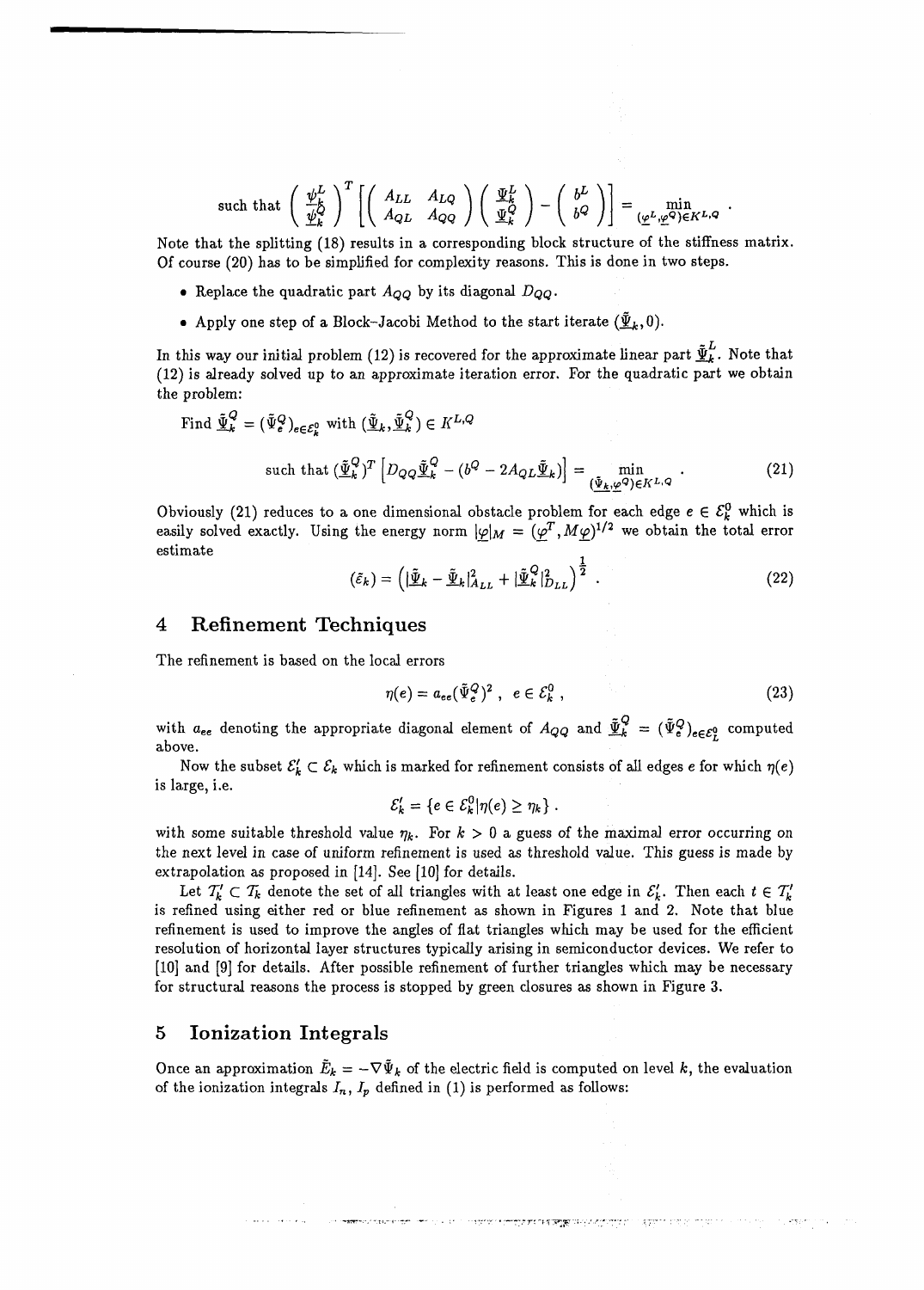

Figure 1: Red refinement



Figure 2: Blue refinement



Figure 3: Green closure

#### **Algorithm 2. Ionization Integrals**

Step 1: Find the set  $\mathcal{T}^{\max}_k \subset \mathcal{T}_k$  of triangles on which  $|\tilde{E}_k|$  has a relative maximum.

Step 2: For each  $t \in T_k^{\max}$  collect the field line  $\gamma_t$  intersecting  $t$ .

Step 3: For each  $\gamma_t, t \in \mathcal{T}^{\max}_k$  evaluate the corresponding integrals  $\tilde{I}_n(\gamma_t), \, \tilde{I}_p(\gamma_t).$  Select the maximal ionization integrals  $\tilde{I}_p$ ,  $\tilde{I}_n$  for all  $\tilde{t} \in \mathcal{T}_k^{\max}$ .

Recall that  $\tilde{E}_k$  is constant on each  $t \in \mathcal{T}_k$ . Hence the evaluation of the ionization integrals with E replaced by  $\tilde{E}_k$  can be performed exactly. Finally  $\tilde{I}_n$ ,  $\tilde{I}_p$  are used to check the criterion (2) for the breakdown of the considered device.

### 6 Numerical Results

The method is applied to a planar  $pn$ -junction with multistep field plate shown in Figure 4. Note that the representation is not in scale. We refer to [10] for the physical data.

Figure 6 shows an initial triangulation  $T_0$  generated semi-automatically by the program BOXES [9] with the equipotential lines of the corresponding approximation  $\Psi_0$  depicted in Figure 7. The Figures 8 and 9 show the final triangulation  $\mathcal{T}_6$  generated automatically from  $\mathcal{T}_0$ and the corresponding approximation  $\Psi_6$  for the applied voltage  $-\psi_0 = 800V$ . In Figure 9 we have also depicted the boundary of the depletion area  $\Omega_D$  together with the field line  $\gamma$  along which the maximal ionization integral  $I_p$  is obtained. The dependence of  $I_p$  on the applied voltage  $-\psi_0$  is shown in Figure 5.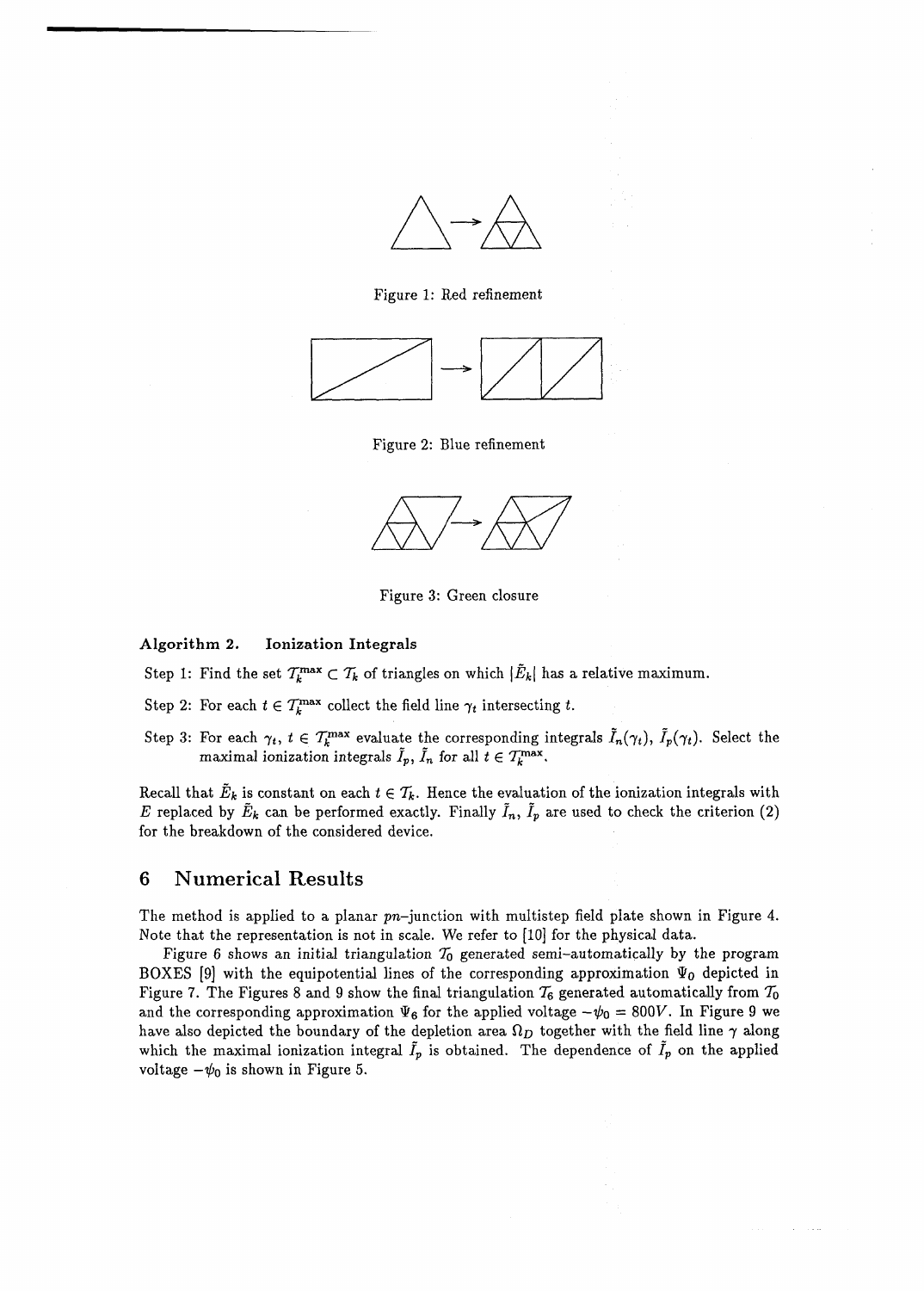

Figure 4: Geometry of the computational domain



Figure 5: Dependence of the ionisation integral  $I_p$  on the applied voltage  $-\psi_0$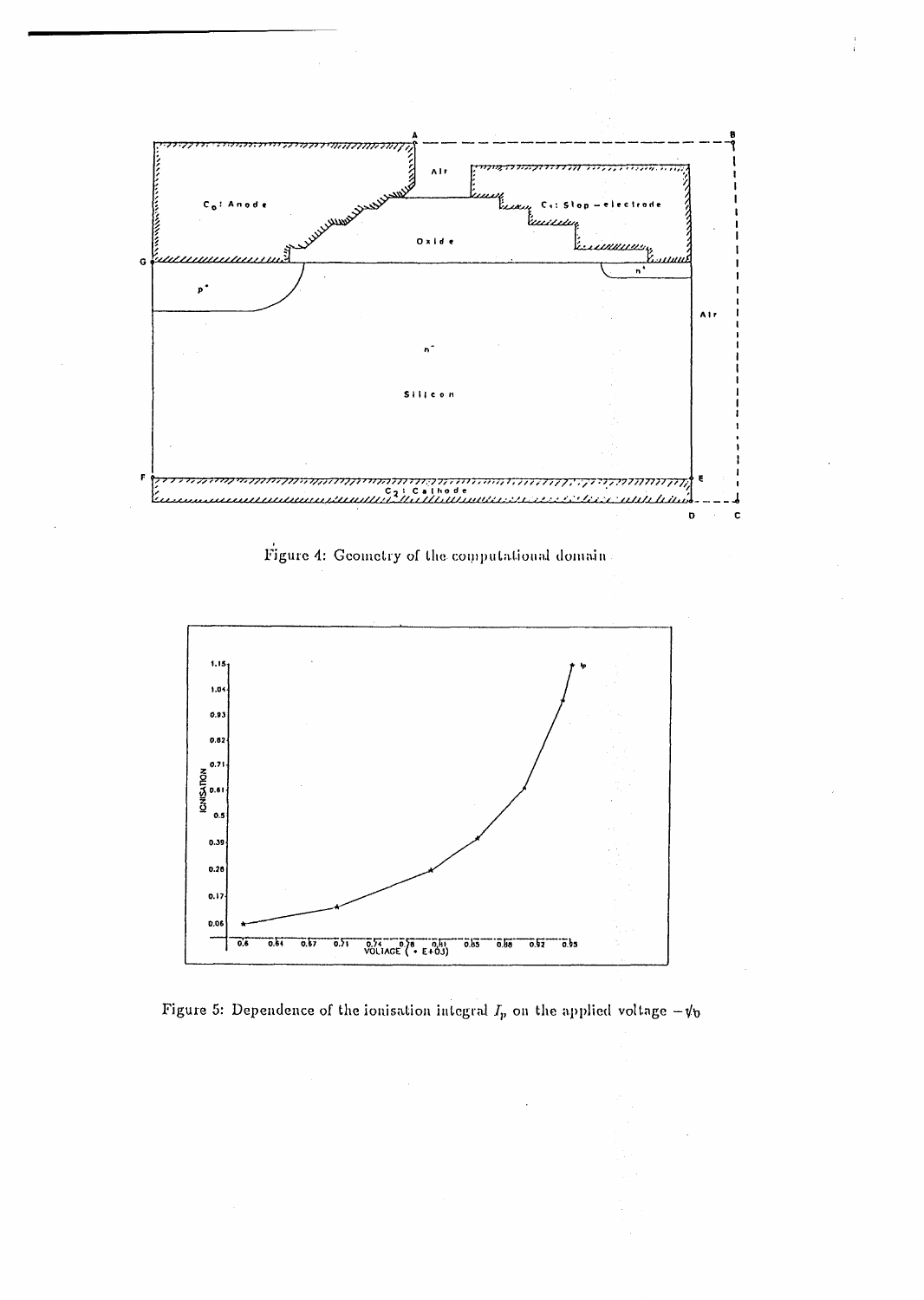

Figure 6: Initial triangulation generated by BOXES (371 nodes)



Figure 7: Level curves of initial solution  $\Psi_0$  corresponding to  $\mathcal{T}_0$ 

 $\Delta \phi$ 

 $\bar{\mathcal{A}}$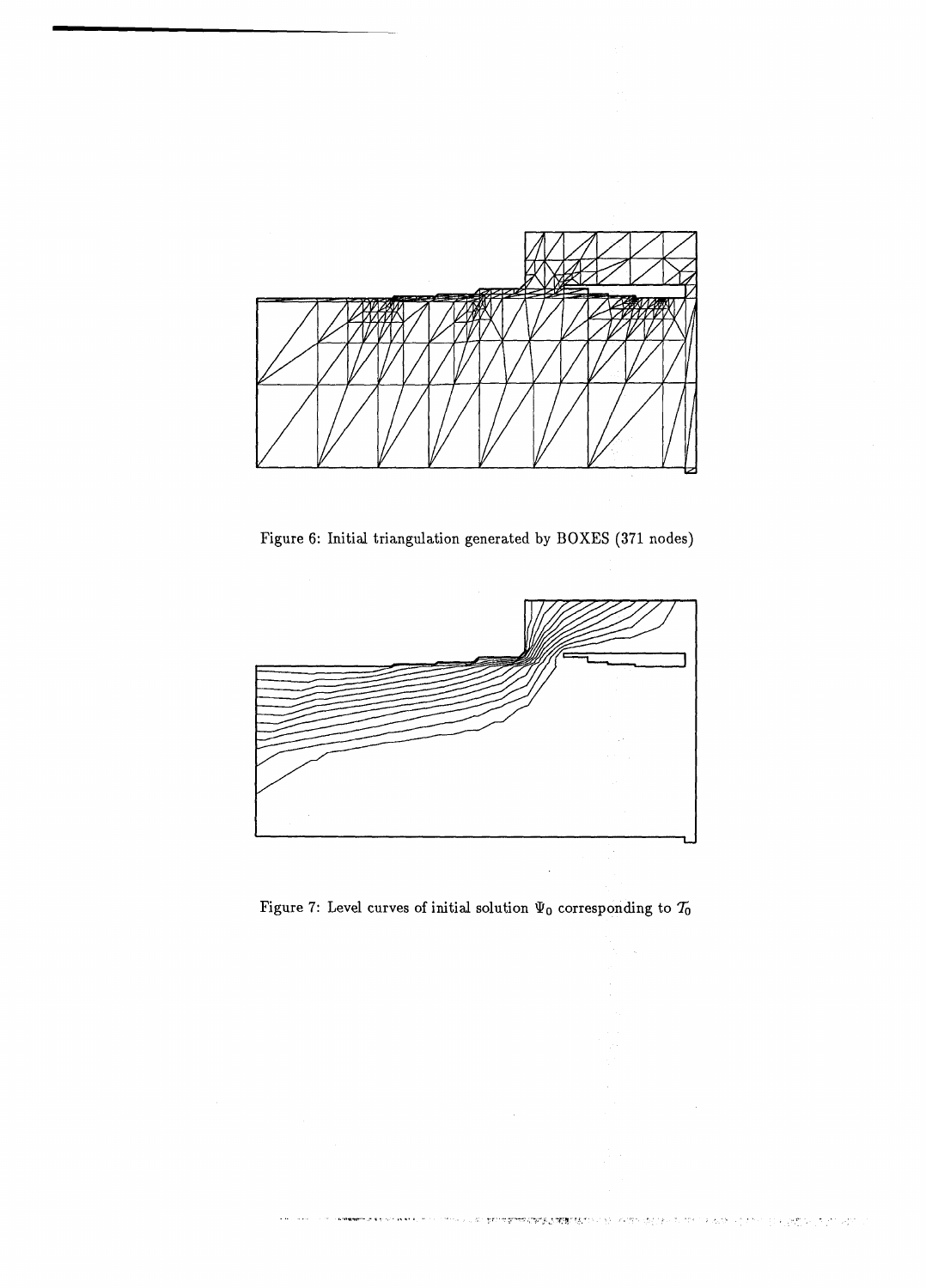

Figure 8: Final triangulation  $\mathcal{T}_6$  obtained by self-adaptive refinement (2042 nodes)

 $\bar{z}$ 



Figure 9: Level curves of final solution  $\Psi_6$ 

 $\bar{\mathcal{A}}$  .

and a string

المتواصله والمحارب والمنافر

والتواري والتفقيل